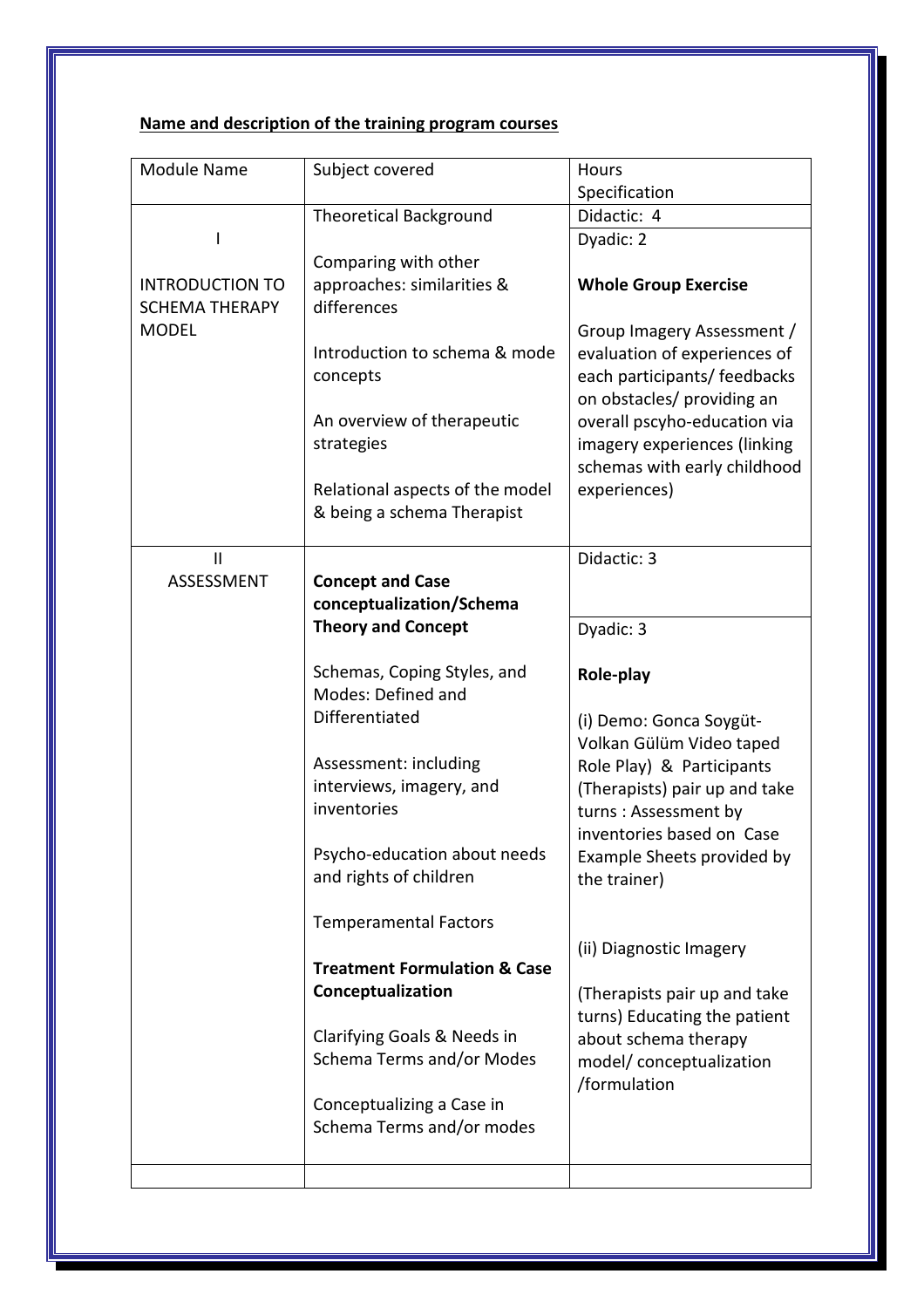| $\mathbf{III}$<br><b>COGNITIVE</b><br><b>STRATEGIES</b><br>3. Schema Therapy<br>Techniques<br>3.1 Cognitive<br>techniques | Testing the validity of schemas<br>Evaluating the advantages and<br>disadvantages of the Patient's<br><b>Coping Responses</b><br>Conducting Dialogues: schema -<br>healthy side<br>Using flash cards-schema diary | Didactic: 4<br>Dyadic: 2<br>Role-play:<br>Demo: Gonca Soygüt - Ece<br>Ataman Video taped Role<br>Play) & Participants<br>(therapists) pair up and take<br>turns:<br>Empty/Two Chair Work:<br><b>Conducting Dialogues:</b><br>schema side & healthy side |
|---------------------------------------------------------------------------------------------------------------------------|-------------------------------------------------------------------------------------------------------------------------------------------------------------------------------------------------------------------|---------------------------------------------------------------------------------------------------------------------------------------------------------------------------------------------------------------------------------------------------------|
| IV<br><b>EXPERIENTAL</b>                                                                                                  | <b>Experiential techniques I</b><br>Imagery & Imagery re-scripting                                                                                                                                                | Didactic: 3                                                                                                                                                                                                                                             |
| <b>STARATEGIES</b>                                                                                                        | Linking Schemas with Early<br><b>Childhood Experiences</b>                                                                                                                                                        |                                                                                                                                                                                                                                                         |
|                                                                                                                           | Limited Re-Parenting with Child<br>modes, especially with the<br>Vulnerable and Angry Child<br>Modes,                                                                                                             | Dyadic: 3<br><b>Role Play:</b><br>Demo: Gonca Soygüt - Ece                                                                                                                                                                                              |
|                                                                                                                           | <b>Experiential techniques II</b>                                                                                                                                                                                 | Ataman Video taped Role<br>Play) & Participants                                                                                                                                                                                                         |
|                                                                                                                           | <b>Confronting Maladaptive Coping</b><br>Modes                                                                                                                                                                    | (therapists) pair up and take<br>turns:                                                                                                                                                                                                                 |
|                                                                                                                           | Confronting Punitive and<br><b>Demanding Parent Modes</b>                                                                                                                                                         | (i) Imagery Re-scripting<br>(therapist enters the image &<br>exhibit limited re-parenting<br>with child modes                                                                                                                                           |
|                                                                                                                           |                                                                                                                                                                                                                   | (ii) Chair-work                                                                                                                                                                                                                                         |
|                                                                                                                           |                                                                                                                                                                                                                   | Confronting the Punitive /<br><b>Demanding Parent Modes</b>                                                                                                                                                                                             |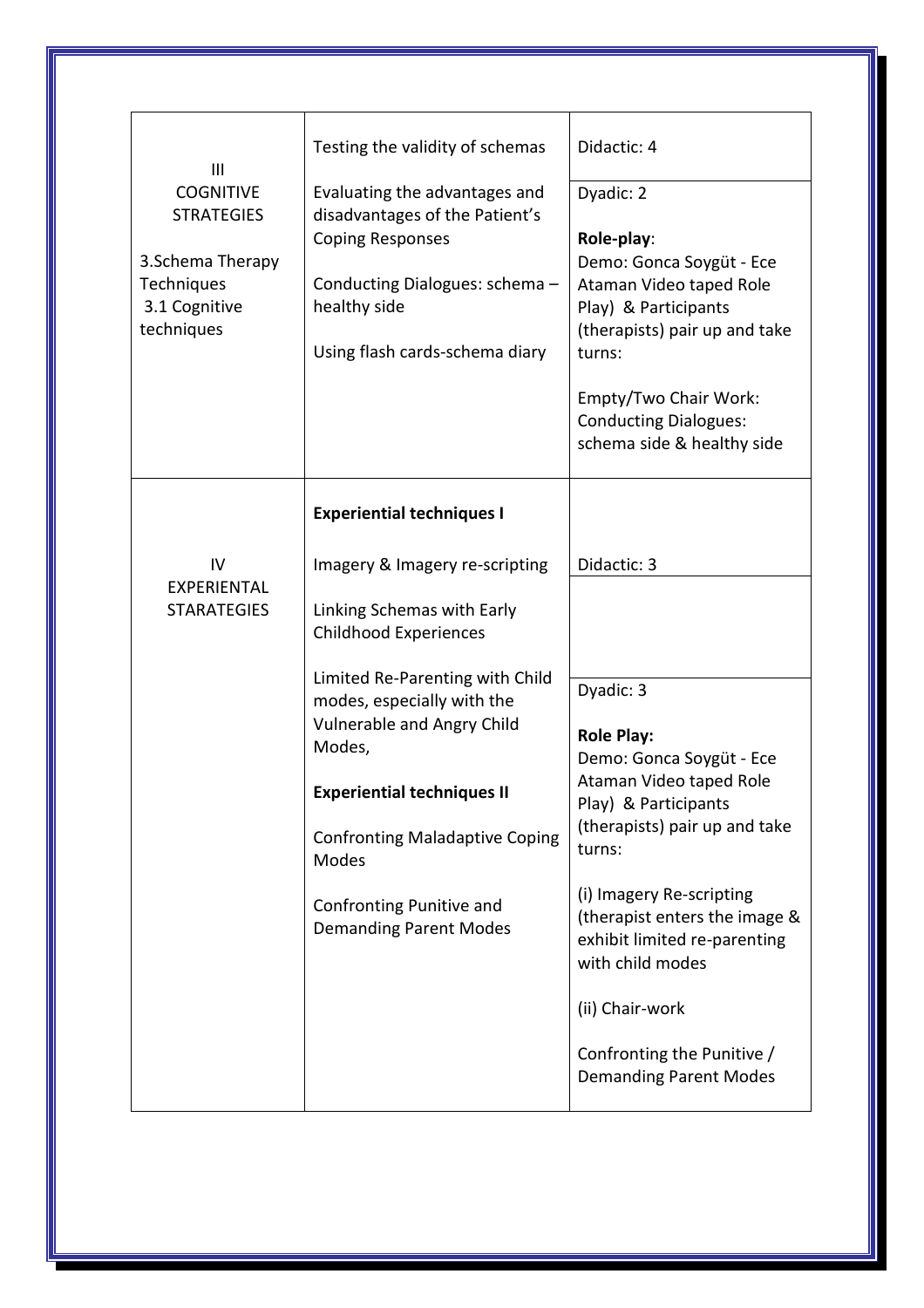| v<br><b>BEHAVIORAL</b><br><b>STRATEGIES</b>     | <b>Homework Assignments and</b><br><b>Behavior Change</b><br><b>Coping Styles</b><br>Defining targets of change<br>Prioritizing behaviors for<br>pattern-breaking<br>Using flash card, imagery, role-<br>play and homework<br>assignments<br>Overcoming blocks to<br>behavioral change                                                                                                                        | Didactic: 3<br>Dyadic: 3<br><b>Role Play Participants</b><br>(Therapists) pair up and take<br>turns:<br>(i) Rehearsing the healthy<br>behavior in imagery /<br>Imagery: Behavioral Pattern<br>breaking<br>(ii) Dialogues between the<br><b>Block and Healthy Side</b>                                                                          |
|-------------------------------------------------|---------------------------------------------------------------------------------------------------------------------------------------------------------------------------------------------------------------------------------------------------------------------------------------------------------------------------------------------------------------------------------------------------------------|------------------------------------------------------------------------------------------------------------------------------------------------------------------------------------------------------------------------------------------------------------------------------------------------------------------------------------------------|
| VI<br><b>THERAPEUTIC</b><br><b>RELATIONSHIP</b> | Limited Re-Parenting<br><b>Empathic Confrontation</b><br><b>Limit Setting</b><br><b>Therapists Schemas: Dealing</b><br>with obstacles in treatment<br>when therapists'<br>schemas become activated with<br>certain types of patients.<br>Appropriate use of self-<br>disclosure<br><b>Additional Subjects:</b><br>Rupture Markers, resolving<br>rupture markers in the context<br>of therapeutic relationship | Didactic: 4<br>Dyadic: 2<br><b>Whole Group Exercises:</b><br>Therapists's Schemas<br>(i) Exploring participants'<br>schemas activated/modes<br>triggered during the session<br>(as a therapist) & linking<br>childhood scenes & Re-<br>parenting & repairment of<br>the rupture.<br>(ii) Role Empathic<br>Confrontation<br>(iii) Limit Setting |
|                                                 | Schema Mode Work with<br>Personality disorders                                                                                                                                                                                                                                                                                                                                                                | Didactic: 4<br>Role-play: 2                                                                                                                                                                                                                                                                                                                    |